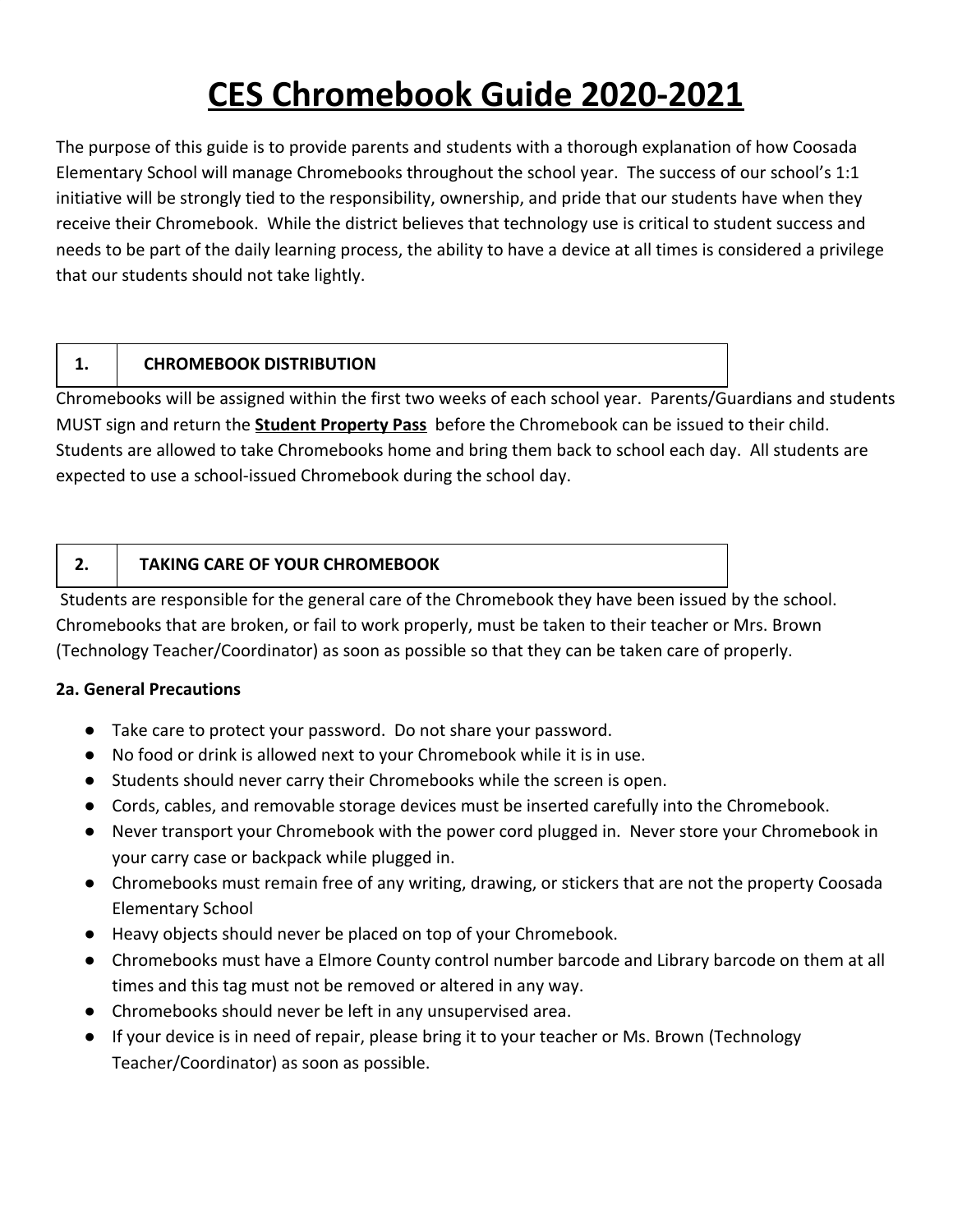#### **2b. Carrying Chromebooks**

The guidelines below should always be followed when moving your Chromebook:

- Transport Chromebooks with care.
- Never move a Chromebook by lifting from the screen. Always transport a Chromebook from its bottom with the lid closed.
- Chromebook lids should always be closed and tightly secured when moving.
- When carrying the Chromebook in another case/backpack, take caution when placing other items (notebooks, books, lunch box, etc.) to avoid putting too much pressure and weight on the Chromebook screen. The screen is delicate and can crack easily.
- Use caution when placing Chromebooks into bags, to ensure that writing utensils, earbuds, etc. do not slip between the screen and keyboard.

#### **2c. Screen Care**

The Chromebook screen can easily be damaged! The screens are particularly sensitive to damage from excessive pressure on the screen.

- Do not lean or put pressure on the top of the Chromebook when it is closed.
- Do not store the Chromebook with the screen in the open position.
- Do not place anything on the Chromebook that could put pressure on the screen.
- Do not place anything in a carrying case or backpack that will press against the cover.
- Do not poke the screen with anything that will mark or scratch the screen surface.
- Do not place anything on the keyboard before closing the lid (e.g. pens, pencils, or disks).
- Clean the screen with a soft dry microfiber cloth or anti-static cloth (i.e. http//amzn.com/B008FPTID2)

| <b>USING YOUR CHROMEBOOK</b><br>. . |
|-------------------------------------|
|-------------------------------------|

- Chromebooks are intended for use at school each day.
- In addition to teacher expectations for Chromebook use, school messages, announcements, calendars and schedules may be accessed using the Chromebook.
- Students must be responsible to bring their Chromebook to all classes, unless specifically advised not to do so by their teacher.
- Chromebooks should be locked in lockers when not in use.
- If needed during the school day, Chromebooks may be in the classroom.

#### **3a. Backgrounds**

- Inappropriate media may not be used as a screensaver or background.
- Presence of guns, weapons, inappropriate materials or language, alcohol, drug gang related symbols or pictures may result in disciplinary actions.

#### **3b. Sound, Music, Games**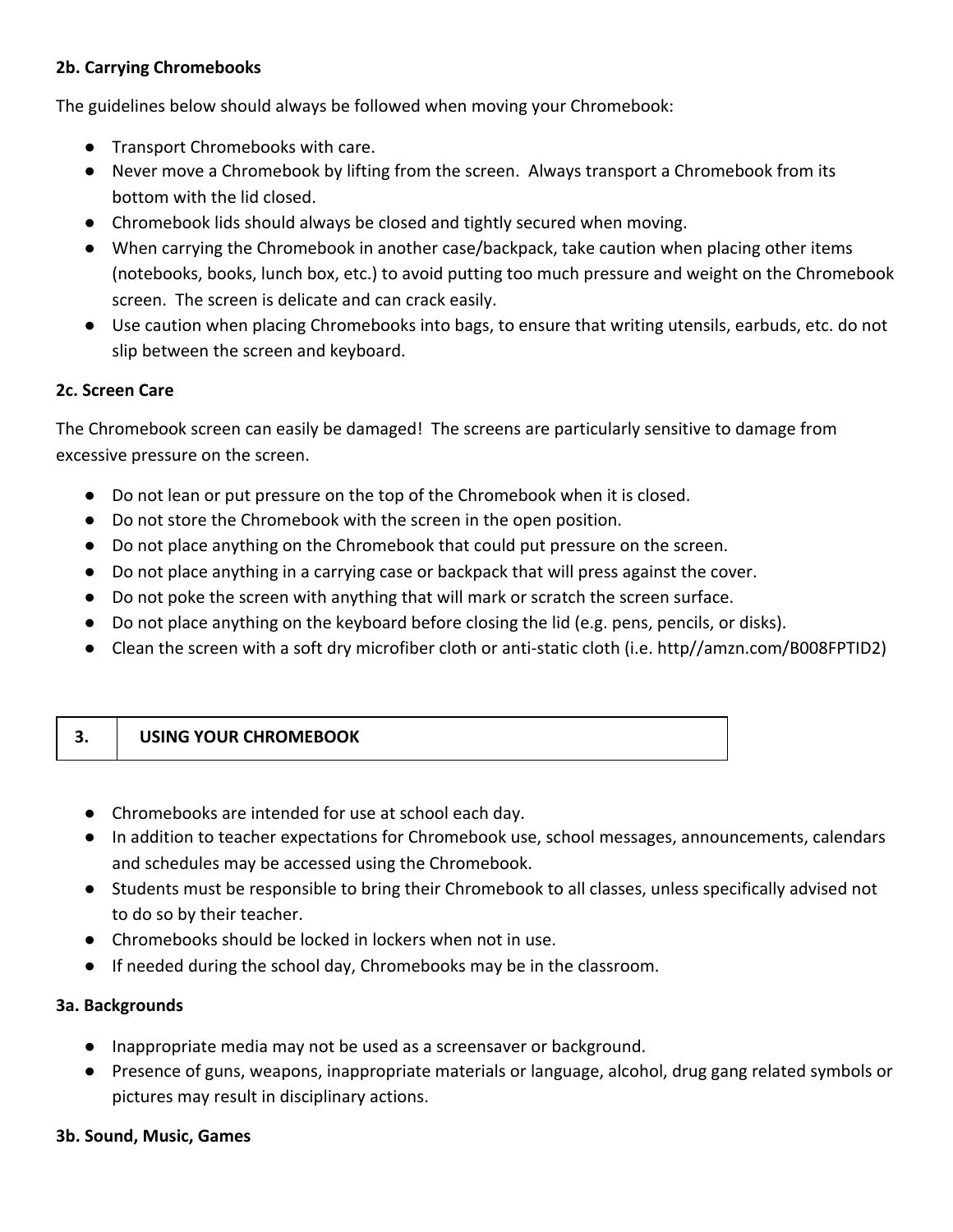- The sound must be muted at all times unless permission is obtained from the teacher for instructional purposes.
- Headphones may be used at the discretion of the teacher.

### **3c. Printing**

- Digital sharing of documents is encouraged; printing documents is strongly discouraged.
- Students may use the network printers **with teacher's permission** during class or breaks.

| <b>MANAGING YOUR FILES AND SAVING YOUR DIGITAL WORK</b> |
|---------------------------------------------------------|
|                                                         |

- The majority of students' work will be stored in internet/cloud based applications and can be accessed from any computer with an internet connection and most mobile internet devices.
- Some files may be stored on the Chromebook's hard drive.
- Students should always remember to save frequently when working on digital media if working outside of Google Drive.
- The district will not be responsible for the loss of any student work.
- Files should only be stored in your Google Drive and not in the downloads file folder of the Chromebook.

| <b>SUPPORTING YOUR CHROMEBOOK</b> |
|-----------------------------------|

Proper care and maintenance of your Chromebook will help keep a device in good working conditions.

#### **5a. Updating your Chromebook**

● When a Chromebook starts up, it updates itself automatically, so it has the most recent version of the Chrome operating system without you having to do a thing. No need for time-consuming installs, updates, or re-imaging.

#### **5b. Procedures for Restoring your Chromebook**

- If your Chromebook needs technical support for the operating system, all support will be provided by the school.
- The school does not accept responsibility for the loss of any software or documents deleted due to reformatting and reimaging due to technical issues or issues resulting from inappropriate use.

#### **5c. Apps and Extensions**

- Searching for and applying most apps/extensions from Chrome Web Store has been disabled for all students. Some mandatory apps/extensions will be automatically added.
- Students may request educational/instructional applications through an online request form. The IT staff and administration will determine educational value before allowing access.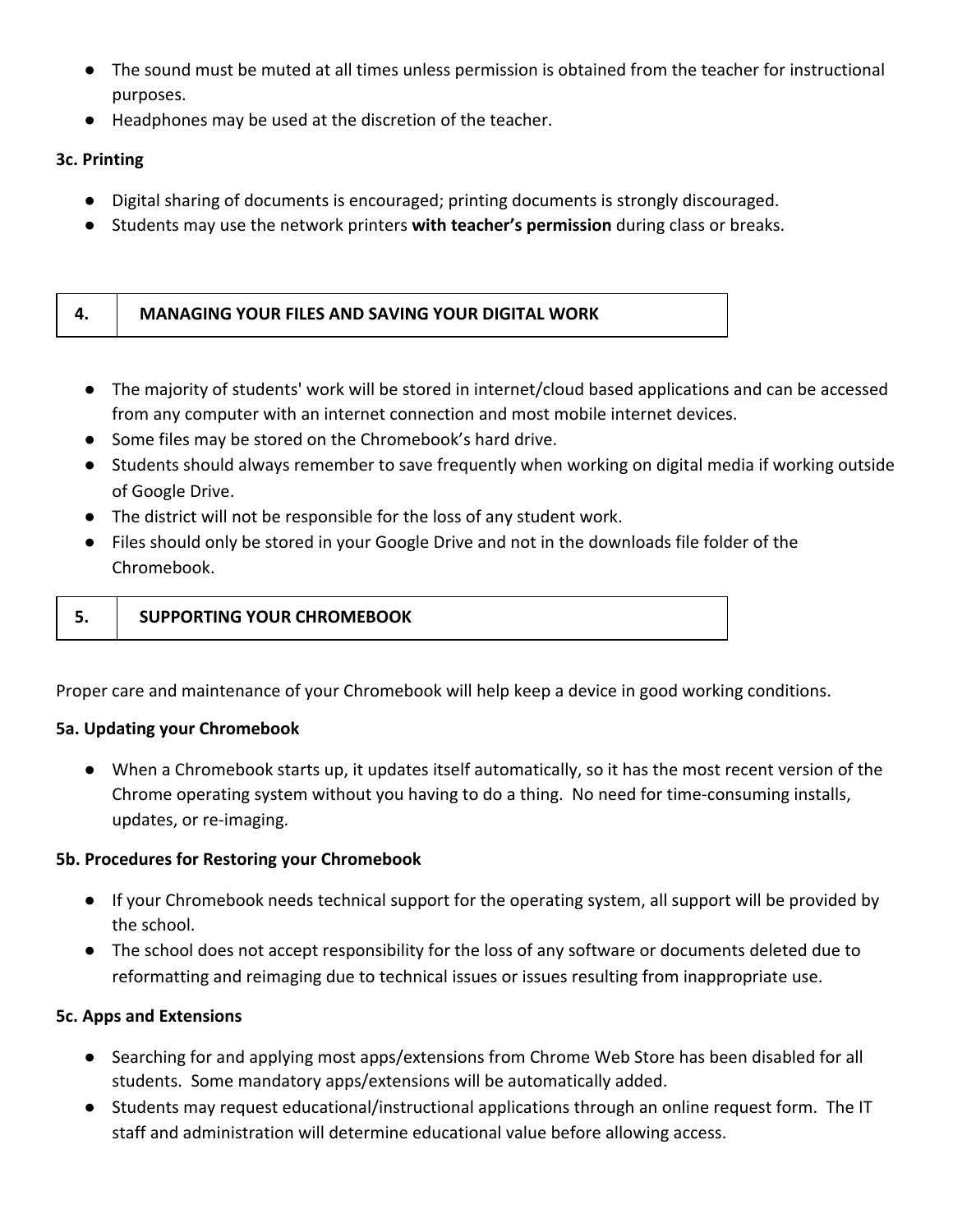● Some web apps will be available to use when the Chromebook is not connected to the internet, including Google Drive apps (Docs, Sheet, Slides, Clasroom etc.)

#### 6. **PROTECTING & STORING YOUR CHORMEBOOK**

#### **6a. Chromebook Identification**

- Student Chromebooks will be labeled in the manner specified by the school. Chromebooks can be identified in several ways:
	- Record of district control barcode
	- Record of school library barcode
	- Serial number
	- Teacher Sticker
- Chromebooks are the responsibility of the student. In most cases, you will be assigned this same device for multiple years. Take good care of it.

#### **6b. Account Security**

● Students are required to use their student.elmoreco.com domain user ID and password to protect their accounts and are required to keep that password confidential.

#### **6c. Storing your Chromebook**

- When students are not using their Chromebook, they should store them in a safe environment.
- Nothing should be placed on top of the Chromebook when stored.

#### **6d. Chromebooks Left in Unsupervised Areas**

- Under no circumstances should Chromebooks be left in an unsupervised area.
- Unsupervised areas include the school grounds, the cafeteria, computer labs, gymnasiums, locker rooms, media center, unlocked classrooms and hallways.
- Any Chromebook left in these areas is in danger of being damaged or stolen.
- If an unsupervised Chromebook is found, notify a staff member immediately.
- Unsupervised Chromebooks will be confiscated by staff. Disciplinary action may be taken for leaving your Chromebook in an unsupervised location.

#### **7. REPAIRING/REPLACING YOUR CHROMEBOOK**

#### **7a. Vendor Warranty:**

- The equipment vendor has a one year hardware warranty on new Chromebooks.
- The vendor warrants the Chromebooks from defects in materials and workmanship.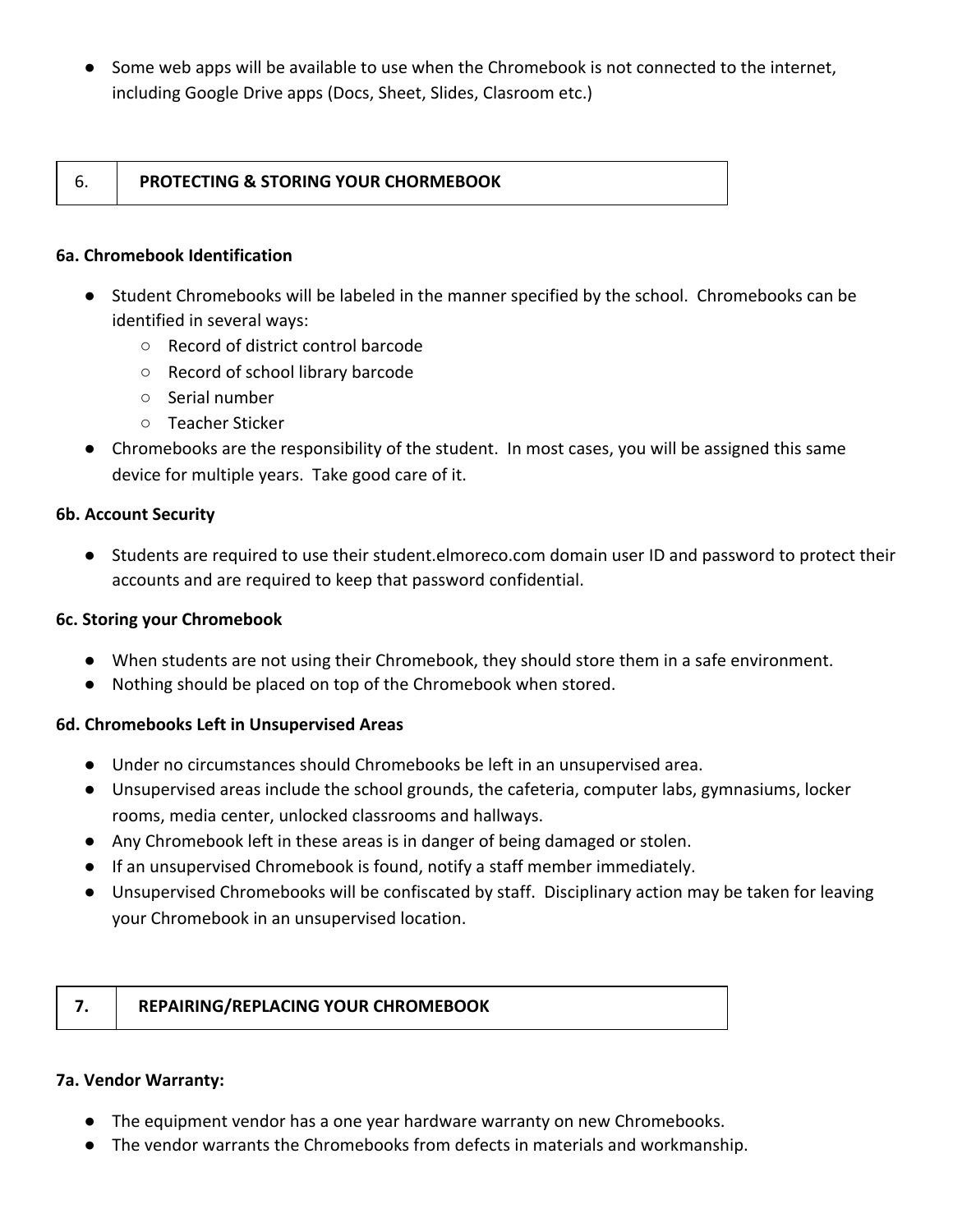- This limited warranty covers normal use, mechanical breakdown or faulty construction and will provide normal replacement parts necessary to repair the Chromebook or Chromebook replacement.
- The vendor warranty does not warrant against damage caused by misuse, abuse, accidents or Chromebook viruses.
- Please report all Chromebook problems to your teacher or Ms. Brown (Teachnology)

#### **7b. Chromebook lost, stolen, damaged and accessories**

- In case of loss or damage, the borrower shall pay for the repair or full replacement cost of the device as determined by the Chief Technology Officer or Superintendent. Full replacement cost is when the device is destroyed, lost or that the repairs would be a higher cost.
	- Full Replacement Cost \$350
	- Damaged Screen \$75
	- Damaged Keyboard \$50
	- Power Cable \$30

# **8. CHROMEBOOK TECHNICAL SUPPORT**

Technical support will be available through your teacher, Ms. Brown (Technology Teacher/Coordinator, or Elmore County's IT Staff.

Services provided include the following:

- Distribution of loaner Chromebooks
- User account support
- Hardware maintenance and repairs
- Coordination and completion of warranty repairs
- ALL REPAIRS must be completed by SCHOOL STAFF
- 

#### **9. EXPECTATION OF PRIVACY**

 No right of privacy exists in the use of technological resources provided by the school. School system administrators or individuals designated by the Superintendent may review files, internet history logs, monitor communications/content activities, and intercept email messages to maintain system integrity and to ensure compliance with board policy and applicable laws and regulations. School system personnel shall monitor online activities of individuals who access the internet via school owned computers.

#### **10. RESPONSIBLE DIGITAL USE AND AWARENESS**

 School-issued Chromebooks and other devices connected to district-owned Wi-Fi and internet should be used for educational purposes and students are to adhere to the District's Acceptable Use Policy and Student